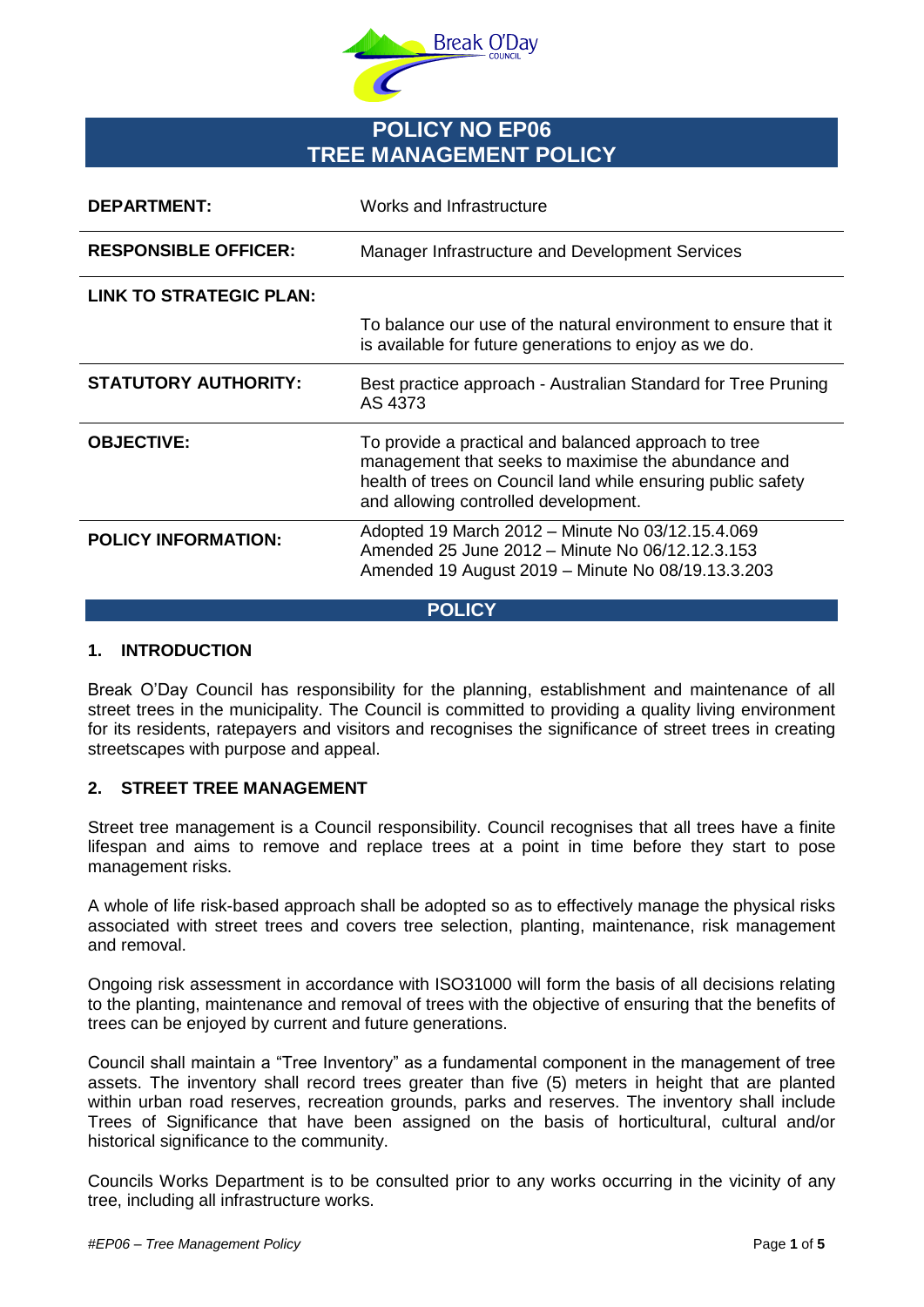

# **3. STREET TREE PRUNING**

Street tree pruning is determined through proactive tree asset maintenance based on a known needs basis, tree species and habit, by customer request or resulting from an emergency situation.

# **3.1 Tree Pruning Objectives**

Council trees shall be pruned to:

- maintain public safety through the removal of structurally unsound limbs;
- maintain tree health through the removal of dead or diseased or pest infected material;
- maintain prescribed clearances from services
- maintain prescribed clearances over roads, footpaths and driveways;
- ensure traffic safety and visibility of street signs
- minimise future work requirements through the removal of potential problems at an early stage

### **3.2 Tree Pruning & Inspection Programme**

An essential component of the management of Council's tree assets is the maintenance of individual trees in a safe and visually appealing condition. Once established, the major maintenance requirement of a tree is pruning.

The council will not undertake unnecessary pruning works where there is no good arboriculture reason to do so.

As a general rule, the pruning of trees should be minimised as all pruning cuts are potentially injurious and trees look more appealing when left to develop into their natural shape. Trees should only be pruned to achieve specific goals.

Scheduled inspections should be carried out on an annual basis and shall be inspected for the following:

- overhanging Limbs
- structural damage
- exposed tree roots
- root rot
- disease and pest infestation

#### **3.3 Pruning Programs**

Pruning within the Municipality shall be carried out on a programmed basis by qualified personnel. Trees that are located within higher-risk areas will be assessed and pruned at least once every three (3) years. In addition, individual trees shall be pruned as deemed necessary in response to legitimate complaints from residents or reporting of faults by Council Staff or external authorities.

TasNetworks is the relevant Tasmanian agency responsible for undertaking the pruning of street trees in the vicinity of overhead power lines in consultation with Council.

#### **3.4 Pruning of Council Trees by Residents**

Pruning of Council owned trees by anyone other than Council Staff or contractors engaged by Council shall not be permitted.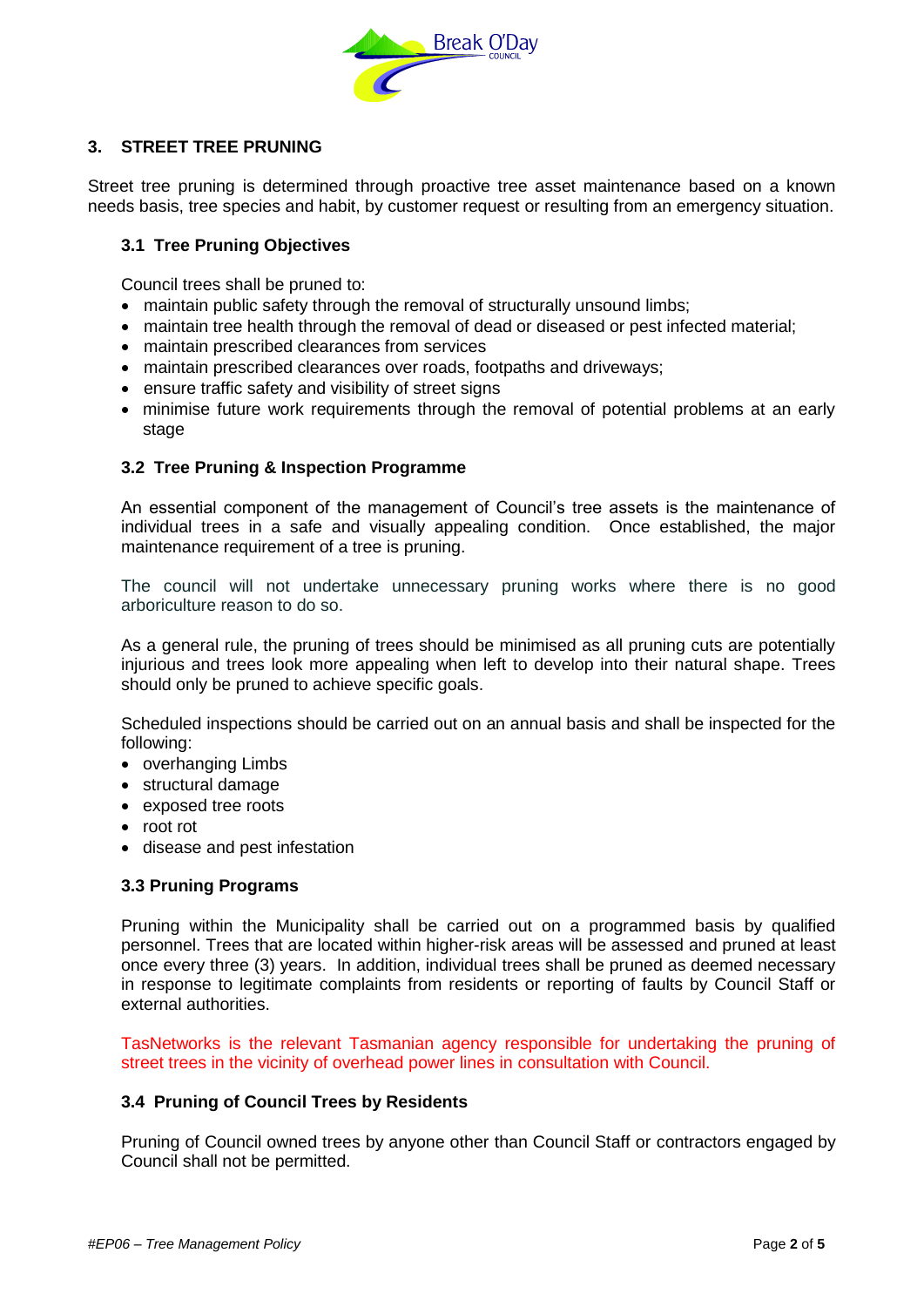

# **3.5 Pruning for Views**

Pruning of Council owned trees to provide or maintain views from private properties shall not be permitted.

### **3.6 Pruning for Solar Access**

Pruning of Council owned trees to provide or maintain solar access will not be permitted without due consideration of the ongoing health and ecological importance of the tree. Any costs associated with arborist activities for private solar access will be undertaken by Council but at the cost of the person making the request.

Council will consider each request for tree pruning/removal in line with a report and recommendation from a qualified arborist. Council will consider this request at the first ordinary Council Meeting following the receipt of the report from the arborist.

### **4 TREE REMOVAL**

Removal of trees from nature strips and parks is potentially the greatest source of conflict in the management of Council's trees. Prudent tree management requires Council to assume that every tree, no matter how significant it may appear, is important to someone.

Decisions regarding tree removal, however, do become necessary in response to applications by residents, developers and external authorities or through observation of problem trees by Council staff.

Council will consider removing a street tree only in the instances where:

- $\bullet$  a tree is dead.
- a tree is in a state of decline and to a point that survival advised by a qualified arborist is unlikely, e.g. typically as a result of structural failure, disease, pest damage or other human interference,
- a tree is causing a proven level of invasive damage to infrastructure or services, as well as presenting an unacceptable level of risk to surrounding infrastructure,
- the retention of a tree is not possible due to an approved development.

It is Council's desire to maximise the possibility of retaining any street tree.

All requests received for the removal of street trees will be assessed in accordance with an independent arborist's assessment and written report.

Council will not remove a tree or undertake unnecessary pruning works where there is no sound arboriculture reason to do so.

# **5 PUBLC CONSULTATION**

Council will consult with affected stakeholders during the planning stages of specific streetscape replanting programs.

Notification will provide written notification to the adjoining resident/stakeholders in cases where a tree is required to be removed and replaced, unless in an emergency situation.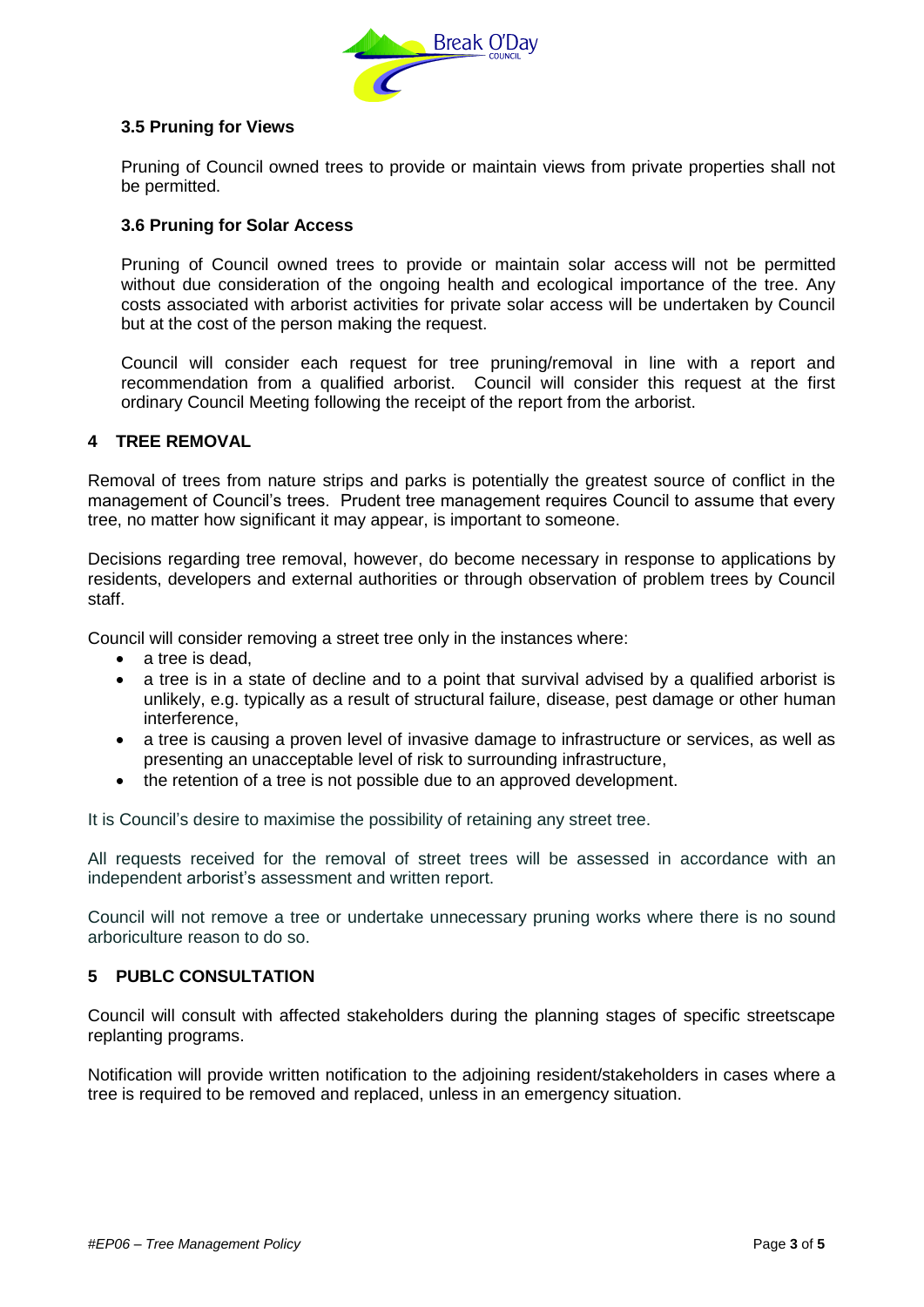

# **6 TREE PLANTING**

Tree planting by Council is required to provide a quality living environment and to create functional and aesthetic streetscapes, parks and reserves.

Council will consult with the community on the broader strategic or specific project or development plans relating to the planting of trees on Council owned land and reserves under management by the Council.

Individual tree planting will be undertaken by Council's Works Department.

#### **6.1 Species Selection**

The following applies to Council operations and submissions received from local residents, community and land care/environmental groups.

The overarching principle in the selection of a tree species is the *'right tree for the right location'.*

Tree species will be assessed on the basis of being appropriate to the local environmental conditions and the constraints of the planting location with specific consideration given to the following:

#### **Streetscape character**

To maintain the existing streetscape character or to align with a new desired streetscape character (e.g. a streetscape reconstruction or new subdivision).

#### **Public Safety**

Species that have an inherent potential to develop structural flaws shall not be selected for planting near roads, footpaths, recreational areas or any building or any other location deemed to present an unsatisfactory level of public risk, such as in a position that restricts sight distance for pedestrians or motorists.

#### **Impact on Infrastructure**

Species with invasive root systems that have an inherent potential to damage underground infrastructure and private property will not be selected.

Tall street trees with large canopies are not permitted to be planted in the vicinity of overhead power lines.

#### **Environmental Compatibility**

Species must be able to grow in the local environment. Selected species must have a demonstrated ability:

- to withstand known weather elements and events. Given the long life of street trees, consideration shall also be given to a species capacity to survive with longer term changing climatic conditions.
- to not have a detrimental effect on native flora and fauna populations. Consideration shall be given to the impact of berry and seed germination, invasive and competitive root systems and fruit and leaf toxicity. Noxious & Invasive Species (trees and plants) are not permitted to be planted at any time.